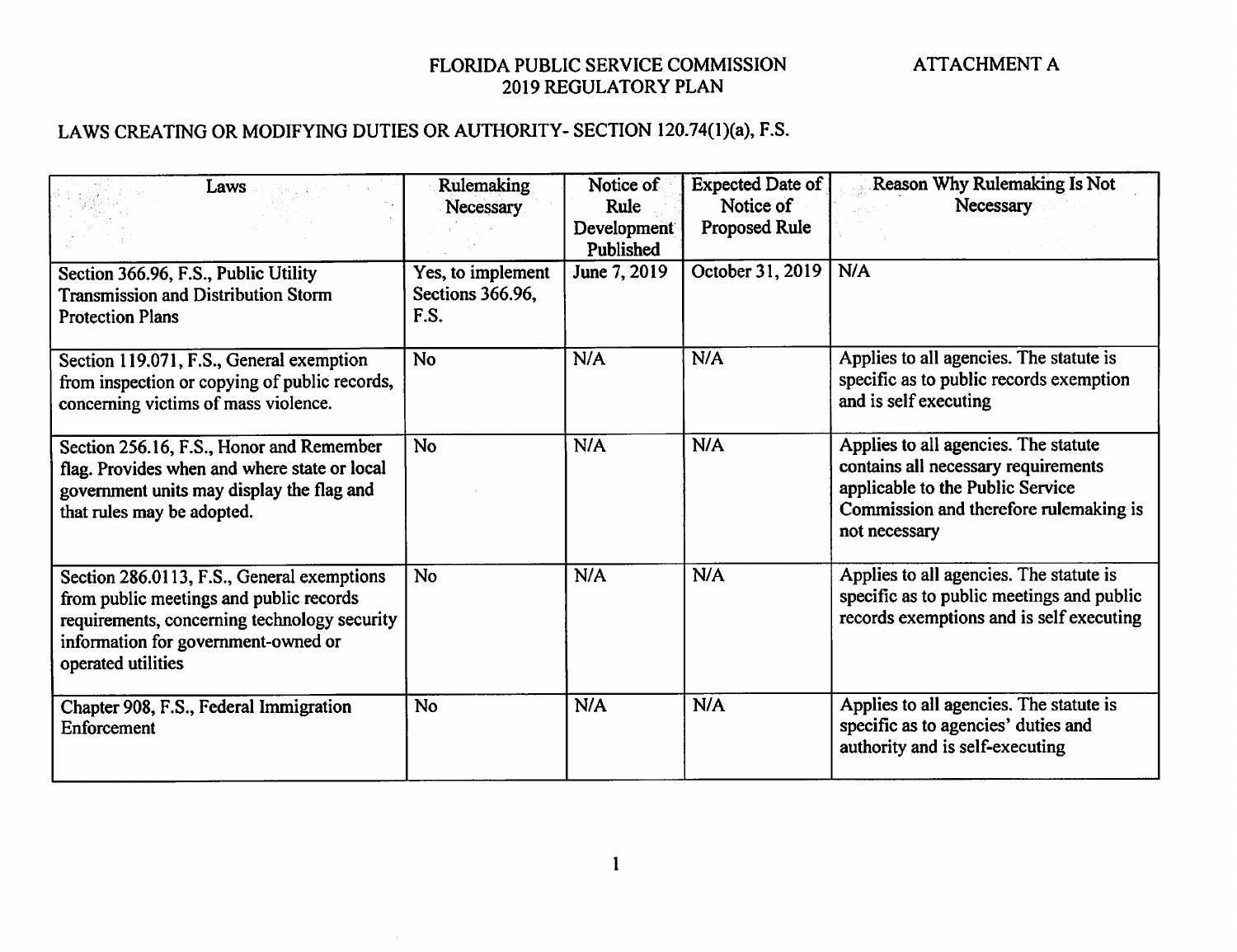| Laws                  | <b>Intent of Rulemaking</b>                                                                                                                                                                                                                                                                                                                                                                                                                   |
|-----------------------|-----------------------------------------------------------------------------------------------------------------------------------------------------------------------------------------------------------------------------------------------------------------------------------------------------------------------------------------------------------------------------------------------------------------------------------------------|
| Section 350.115, F.S. | To amend Rule 25-6.0141, F.A.C., Allowance for Funds Used During Construction, to remove outdated language                                                                                                                                                                                                                                                                                                                                    |
|                       | To amend Rule 25-6.0142, F.A.C., Uniform Retirement Units for Electric Utilities, to update the Code of Federal<br>Regulations reference in subsection (1) and to include a link to the F.A.C. website for the List of Retirement Units that<br>is incorporated by reference in subsection (3)                                                                                                                                                |
|                       | To consider whether to amend or repeal Rule 25-6.0143, F.A.C., Use of Accumulated Provision Acciounts 228.1, 228.2,<br>and 228.4, to conform with new storm protection rules to be enacted pursuant to Section 366.96, F.S. (2019), Public<br>Utility Transmission and Distribution Storm Protection Plans; to consider whether to amend this rule or adopt a new<br>rule to include requirements addressing storm restoration cost processes |
|                       | To amend Rule 25-6.082, F.A.C., Records and Reports, to clarify rule requirements                                                                                                                                                                                                                                                                                                                                                             |
|                       | To consider whether to amend 25-7.0141, F.A.C., Allowance for Funds Used During Construction, to specify rule<br>requirements                                                                                                                                                                                                                                                                                                                 |
| Section 350.121, F.S. | To amend paragraph (4)(a) of Rule 25-22.006, F.A.C., Confidential Information, to change the number of copies<br>required to be filed to be consistent with current filing requirements                                                                                                                                                                                                                                                       |
| Section 364.03, F.S.  | To amend Rule 25-14.013, F.A.C., Accounting for Deferred Income Taxes Under SFAS 109, to replace obsolete<br>references to accounting standards with current standards; to update language in the rule to reference the Tax Cuts and<br>Job Act of 2017; and to determine whether references to the IRS code and Revenue Procedure 88-12 need to be<br>replaced with updated references                                                       |
|                       | To amend Rule 25-14.014, F.A.C., Accounting for Asset Retirement Obligations Under SFAS 143, to replace the<br>obsolete reference to SFAS 143 with the current standard                                                                                                                                                                                                                                                                       |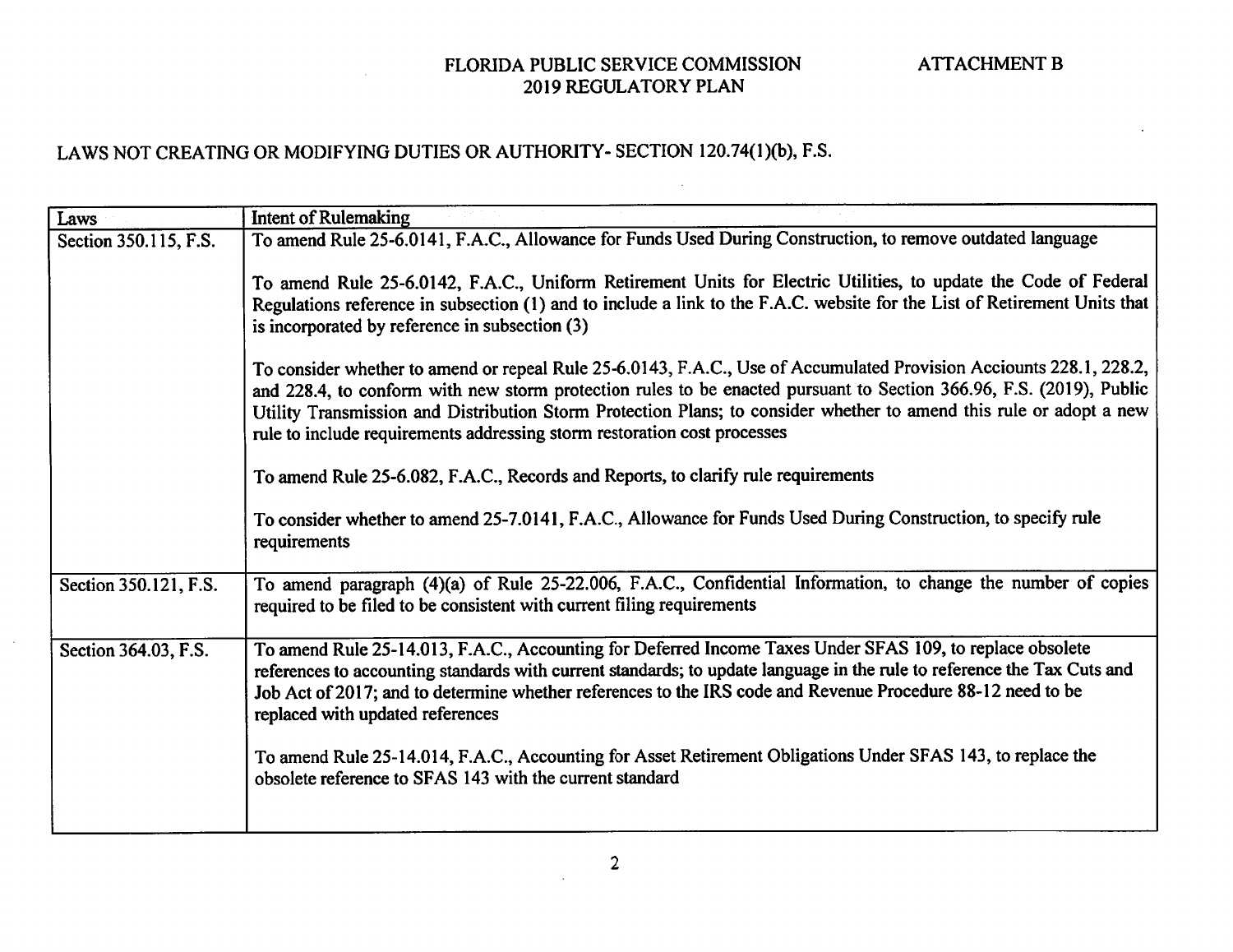| Laws                   | <b>Intent of Rulemaking</b>                                                                                                                                                                                                                                                                                                                                                             |
|------------------------|-----------------------------------------------------------------------------------------------------------------------------------------------------------------------------------------------------------------------------------------------------------------------------------------------------------------------------------------------------------------------------------------|
| Section 364.035, F.S.  | To amend Rule 25-14.013, F.A.C., Accounting for Deferred Income Taxes Under SFAS 109, to replace obsolete<br>references to accounting standards with current standards; to update language in the rule to reference the Tax Cuts and<br>Job Act of 2017; and to determine whether references to the IRS code and Revenue Procedure 88-12 need to be<br>replaced with updated references |
|                        | To amend Rule 25-14.014, F.A.C., Accounting for Asset Retirement Obligations Under SFAS 143, to replace the<br>obsolete reference to SFAS 143 with the current standard                                                                                                                                                                                                                 |
| Section 364.17, F.S.   | To amend Rule 25-14.012, F.A.C., Accounting for Postretirement Benefits Other Than Pensions, to replace obsolete<br>references to Statement of Financial Accounting Standards 106 and 71 with current accounting standards                                                                                                                                                              |
| Section 364.183, F.S.  | To amend paragraph (4)(a) of Rule 25-22.006, F.A.C., Confidential Information, to change the number of copies<br>required to be filed to be consistent with current filing requirements                                                                                                                                                                                                 |
| Section 364.33, F.S.   | To amend Rule 25-4.511, F.A.C., Application for Original or Transfer of Pay Telephone Certificate, to remove<br>language concerning transfers of Pay Telephone Certificates as unnecessary to implementation of the statute                                                                                                                                                             |
| Section 364.335, F.S.  | To amend Rule 25-4.511, F.A.C., Application for Original or Transfer of Pay Telephone Certificate, to remove<br>language concerning transfers of Pay Telephone Certificates as unnecessary to implementation of the statute                                                                                                                                                             |
| Section 364.3375, F.S. | To amend Rule 25-4.511, F.A.C., Application for Original or Transfer of Pay Telephone Certificate, to remove<br>language concerning transfers of Pay Telephone Certificates as unnecessary to implementation of the statute                                                                                                                                                             |
| Section 366.03, F.S.   | To amend Rule 25-6.033, F.A.C., Tariffs, to update the rule                                                                                                                                                                                                                                                                                                                             |
|                        | To amend Rule 25-6.037, F.A.C., Extent of System Which Utility Shall Operate and Maintain, to update the rule and<br>clarify standards                                                                                                                                                                                                                                                  |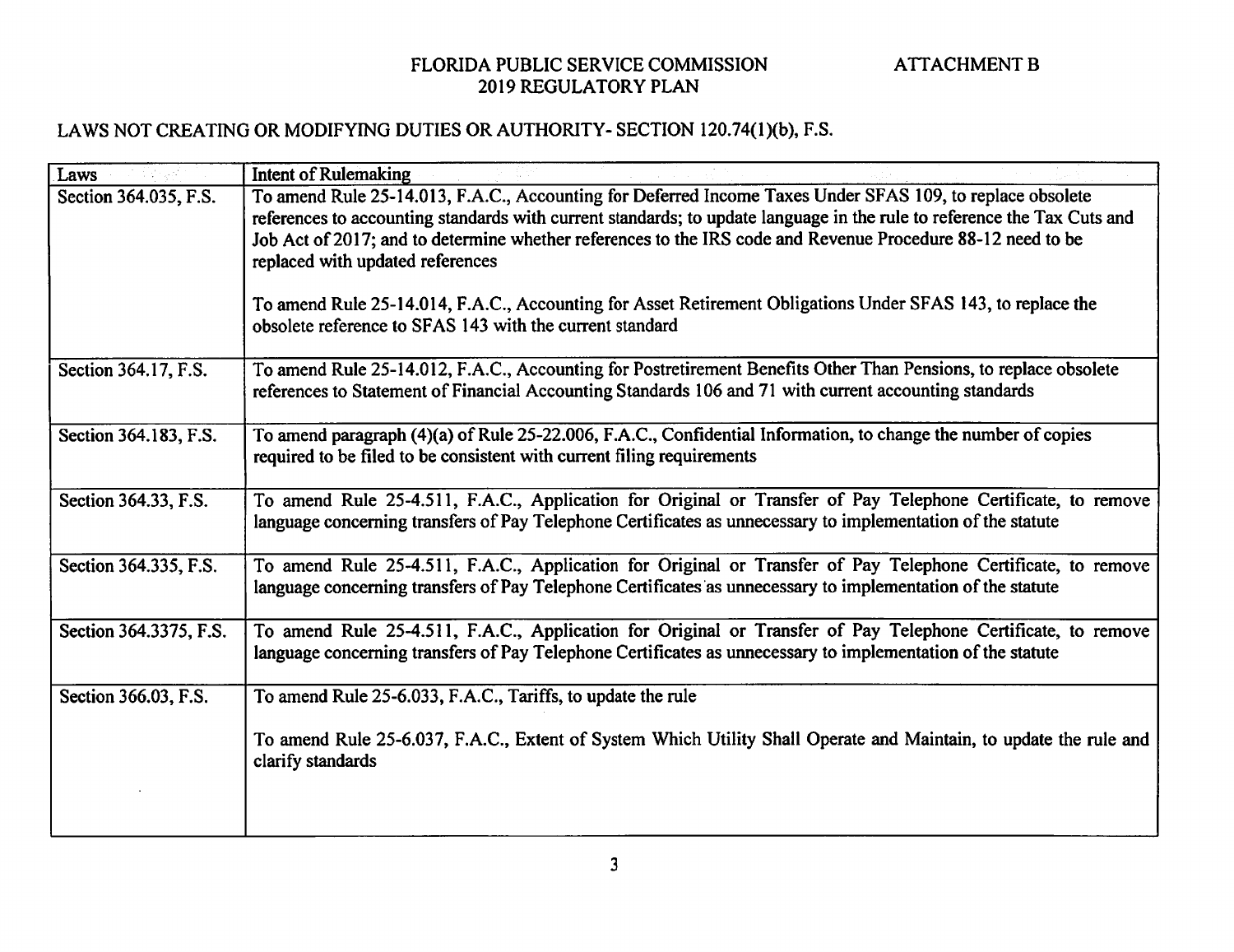| Laws                            | <b>Intent of Rulemaking</b>                                                                                                                                                                                                                                                                                                   |
|---------------------------------|-------------------------------------------------------------------------------------------------------------------------------------------------------------------------------------------------------------------------------------------------------------------------------------------------------------------------------|
| Section 366.03, F.S.<br>(cont.) | To consider whether to amend or repeal Rule 25-6.044, F.A.C., Continuity of Service, to conform with new storm<br>protection rules to be enacted pursuant to Section 366.96, F.S. (2019), Public Utility Transmission and Distribution<br><b>Storm Protection Plans</b>                                                       |
|                                 | To consider whether to amend or repeal Rule 25-6.0455, F.A.C., Annual Distribution Service Reliability Reports, to<br>conform with new storm protection rules to be enacted pursuant to Section 366.96, F.S. (2019), Public Utility<br><b>Transmission and Distribution Storm Protection Plans</b>                            |
|                                 | To repeal Rule 25-6.047, F.A.C., Constant Current Standards, as obsolete                                                                                                                                                                                                                                                      |
|                                 | To consider whether to amend or repeal Rule 25-6.061, F.A.C., Relocation of Poles, to conform with new storm<br>protection rules to be enacted pursuant to Section 366.96, F.S. (2019), Public Utility Transmission and Distribution<br><b>Storm Protection Plans</b>                                                         |
|                                 | To consider whether to amend or repeal Rule 25-6.064, F.A.C., Contribution-in-Aid-of-Construction for Installation of<br>New or Upgraded Facilities, to conform with new storm protection rules to be enacted pursuant to Section 366.96, F.S.<br>(2019), Public Utility Transmission and Distribution Storm Protection Plans |
|                                 | To consider whether Rule 25-6.074, F.A.C., Applicability, should be repealed as unnecessary or amended to delete<br>unnecessary language and to clarify rule requirements                                                                                                                                                     |
|                                 | To amend Rule 25-6.075, F.A.C., Definitions, to clarify the rule by specifying the rules to which the definitions apply                                                                                                                                                                                                       |
|                                 | To consider whether to amend Rule 25-6.076, F.A.C., Rights of Way and Easements, to conform with new storm<br>protection rules to be enacted pursuant to Section 366.96, F.S. (2019), Public Utility Transmission and Distribution<br><b>Storm Protection Plans</b>                                                           |
|                                 | To consider whether to amend or repeal Rule 25-6.077, F.A.C., Installation of Underground Distribution Systems<br>Within New Subdivisions, to conform with new storm protection rules to be enacted pursuant to Section 366.96, F.S.<br>(2019), Public Utility Transmission and Distribution Storm Protection Plans           |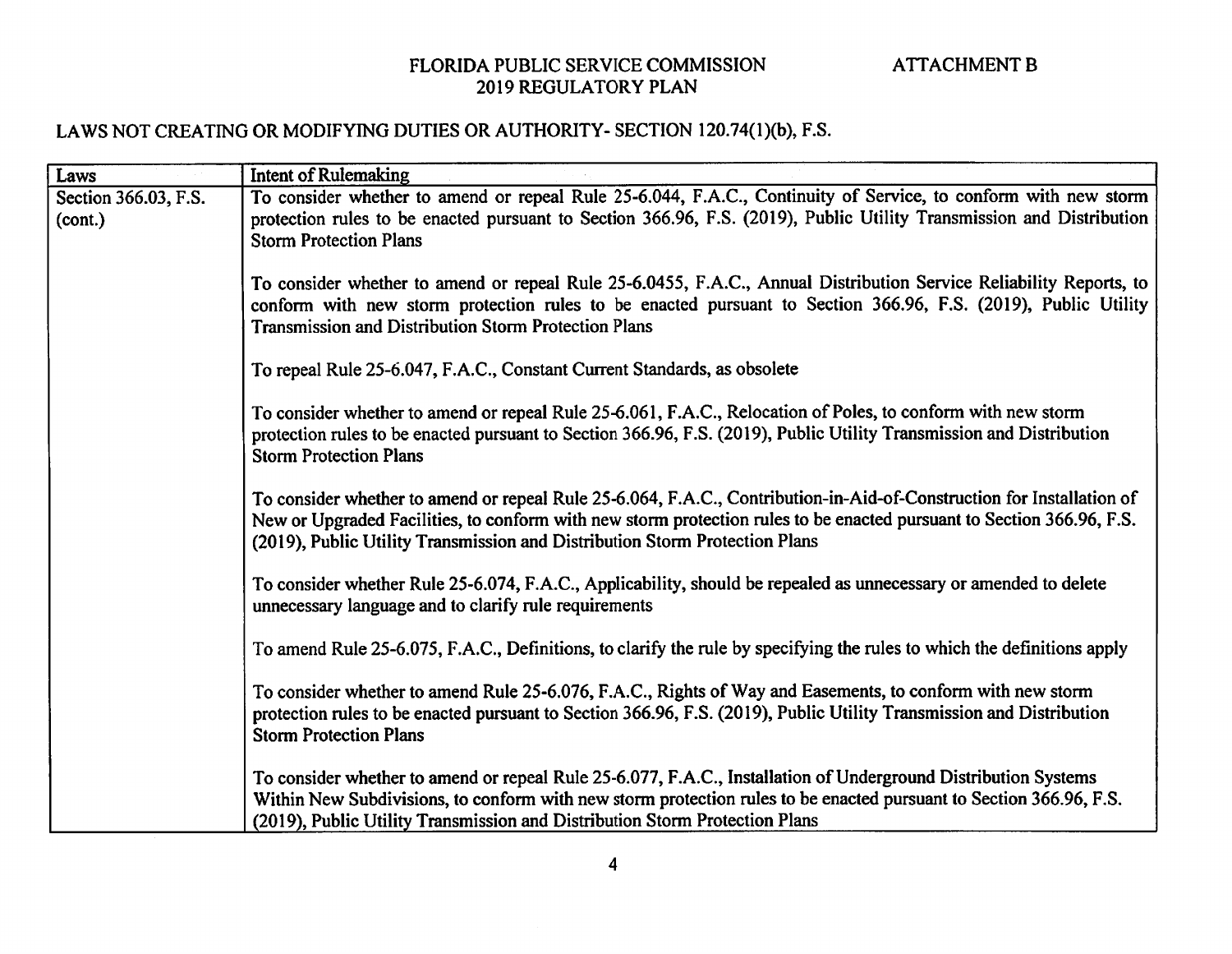| Laws                 | <b>Intent of Rulemaking</b>                                                                                                                                                                                                                                                                                                                                                                                                                  |
|----------------------|----------------------------------------------------------------------------------------------------------------------------------------------------------------------------------------------------------------------------------------------------------------------------------------------------------------------------------------------------------------------------------------------------------------------------------------------|
| Section 366.03, F.S. | To consider whether to amend or repeal Rule 25-6.078, F.A.C., Schedule of Charges, Installation of Underground                                                                                                                                                                                                                                                                                                                               |
| (cont.)              | Distribution Systems Within New Subdivisions, to conform with new storm protection rules to be enacted pursuant to<br>Section 366.96, F.S. (2019), Public Utility Transmission and Distribution Storm Protection Plans                                                                                                                                                                                                                       |
|                      |                                                                                                                                                                                                                                                                                                                                                                                                                                              |
|                      | To consider whether to amend Rule 25-6.080, F.A.C., Advances by Application, F.A.C., to conform with new storm<br>protection rules to be enacted pursuant to Section 366.96, F.S. (2019), Public Utility Transmission and Distribution<br><b>Storm Protection Plans</b>                                                                                                                                                                      |
|                      | To consider whether to amend or repeal Rule 25-6.081, F.A.C., Construction Practices, to delete unnecessary language<br>and/or to conform with new storm protection rules to be enacted pursuant to Section 366.96, F.S. (2019), Public Utility<br><b>Transmission and Distribution Storm Protection Plans</b>                                                                                                                               |
|                      | To amend Rule 25-6.082, F.A.C., Records and Reports, to clarify the rule requirements                                                                                                                                                                                                                                                                                                                                                        |
|                      | To amend Rule 25-6.104, F.A.C., Unauthorized Use of Energy, to clarify the rule requirements                                                                                                                                                                                                                                                                                                                                                 |
|                      | To consider whether to amend or repeal Rule 25-6.115, F.A.C., Facility Charges for Conversion of Existing Overhead<br>Investor-owned Distribution Facilities, to conform with new storm protection rules to be enacted pursuant to Section<br>366.96, F.S. (2019), Public Utility Transmission and Distribution Storm Protection Plans                                                                                                       |
| Section 366.04, F.S. | To amend Rule 25-6.0141, F.A.C., Allowance for Funds Used During Construction, to remove outdated language.                                                                                                                                                                                                                                                                                                                                  |
|                      | To consider whether to amend or repeal Rule 25-6.0143, F.A.C., Use of Accumulated Provision Accounts 228.1, 228.2,<br>and 228.4, to conform with new storm protection rules to be enacted pursuant to Section 366.96, F.S. (2019), Public<br>Utility Transmission and Distribution Storm Protection Plans; to consider whether to amend this rule or adopt a new<br>rule to include requirements addressing storm restoration cost processes |
|                      | To consider whether to amend or repeal Rule 25-6.034, F.A.C., Standard of Construction, to conform with new storm<br>protection rules to be enacted pursuant to Section 366.96, F.S. (2019), Public Utility Transmission and Distribution<br><b>Storm Protection Plans</b>                                                                                                                                                                   |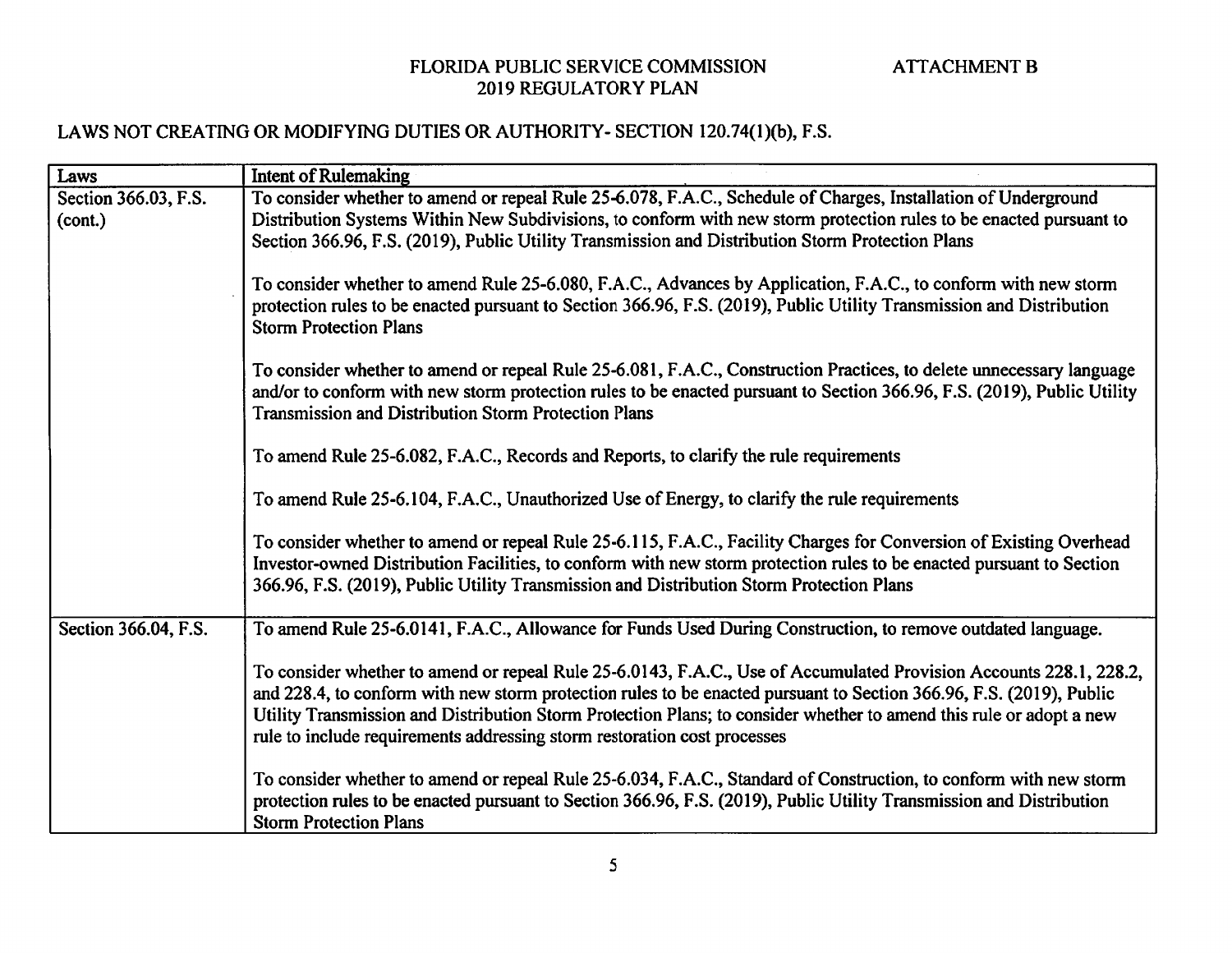| Laws                            | <b>Intent of Rulemaking</b>                                                                                                                                                                                                                                                                                                   |
|---------------------------------|-------------------------------------------------------------------------------------------------------------------------------------------------------------------------------------------------------------------------------------------------------------------------------------------------------------------------------|
| Section 366.04, F.S.<br>(cont.) | To consider whether to amend or repeal Rule 25-6.0341, F.A.C., Location of the Uility's Electric Distribution Facilities,<br>to conform with new storm protection rules to be enacted pursuant to Section 366.96, F.S. (2019), Public Utility                                                                                 |
|                                 | <b>Transmission and Distribution Storm Protection Plans</b>                                                                                                                                                                                                                                                                   |
|                                 | To consider whether to amend or repeal Rule 25-6.0342, F.A.C., Electric Infrastructure Storm Hardening, to conform<br>with new storm protection rules to be enacted pursuant to Section 366.96, F.S. (2019), Public Utility Transmission and<br><b>Distribution Storm Protection Plans</b>                                    |
|                                 | To consider whether to amend or repeal Rule 25-6.0343, F.A.C., Municipal Electric Utility and Rural Electric<br>Cooperative Reporting Requirements, to conform with new storm protection rules to be enacted pursuant to Section<br>366.96, F.S. (2019), Public Utility Transmission and Distribution Storm Protection Plans  |
|                                 | To consider whether to amend or repeal Rule 25-6.0345, F.A.C., Safety Standards for Construction of New<br>Transmission and Distribution Facilities, to conform with new storm protection rules to be enacted pursuant to Section<br>366.96, F.S. (2019), Public Utility Transmission and Distribution Storm Protection Plans |
|                                 | To amend Rule 25-6.036, F.A.C., Inspection of Plant, to clarify rule standards                                                                                                                                                                                                                                                |
|                                 | To amend Rule 25-6.037, F.A.C., Extent of System Which Utility Shall Operate and Maintain, to update the rule and<br>clarify standards                                                                                                                                                                                        |
|                                 | To consider whether to amend or repeal Rule 25-6.044, F.A.C., Continuity of Service, to conform with new storm<br>protection rules to be enacted pursuant to Section 366.96, F.S. (2019), Public Utility Transmission and Distribution<br><b>Storm Protection Plans</b>                                                       |
|                                 | To amend Rule 25-6.0440, F.A.C., Territorial Agreements for Electric Utilities, to clarify rule standards                                                                                                                                                                                                                     |
|                                 | To amend Rule 25-6.0441, F.A.C., Territorial Disputes for Electric Utilities, to clarify rule standards                                                                                                                                                                                                                       |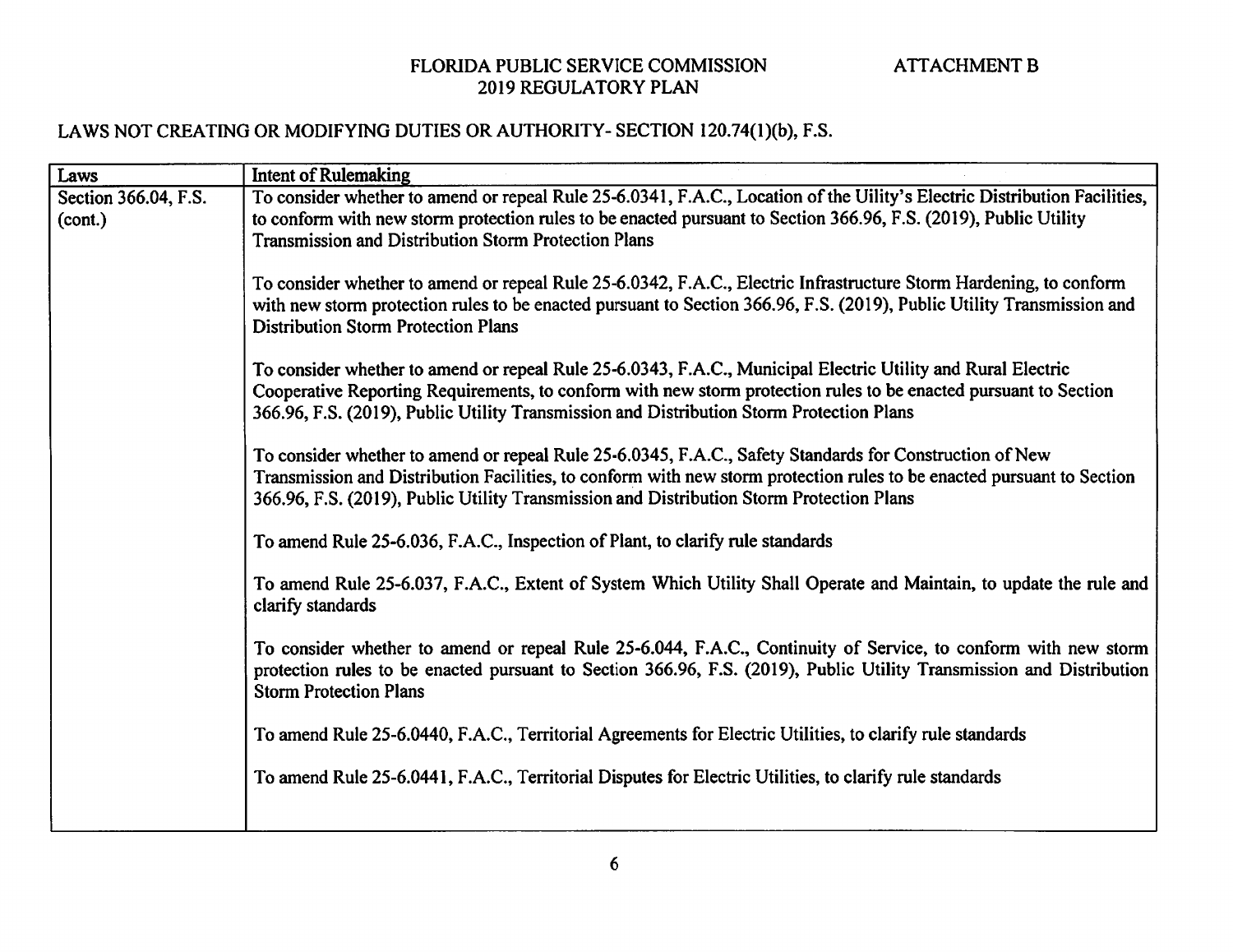| Laws                            | <b>Intent of Rulemaking</b>                                                                                                                                                                                                                                                                                                                 |
|---------------------------------|---------------------------------------------------------------------------------------------------------------------------------------------------------------------------------------------------------------------------------------------------------------------------------------------------------------------------------------------|
| Section 366.04, F.S.<br>(cont.) | To consider whether to amend or repeal Rule 25-6.0455, F.A.C., Annual Distribution Service Reliability Reports, to<br>conform with new storm protection rules to be enacted pursuant to Section 366.96, F.S. (2019), Public Utility                                                                                                         |
|                                 | <b>Transmission and Distribution Storm Protection Plans</b>                                                                                                                                                                                                                                                                                 |
|                                 | To repeal Rule 25-6.047, F.A.C., Constant Current Standards, as obsolete                                                                                                                                                                                                                                                                    |
|                                 | To amend Rule 25-6.075, F.A.C., Definitions, to clarify the rule by specifying the rules to which the definitions apply                                                                                                                                                                                                                     |
|                                 | To consider whether to amend or repeal Rule 25-6.077, F.A.C., Installation of Underground Distribution Systems<br>Within New Subdivisions, to conform with new storm protection rules to be enacted pursuant to Section 366.96, F.S.<br>(2019), Public Utility Transmission and Distribution Storm Protection Plans                         |
|                                 | To consider whether to amend or repeal Rule 25-6.078, F.A.C., Schedule of Charges, Installation of Underground<br>Distribution Systems Within New Subdivisions, to to conform with new storm protection rules to be enacted pursuant to<br>Section 366.96, F.S. (2019), Public Utility Transmission and Distribution Storm Protection Plans |
|                                 | To amend Rule 25-6.082, F.A.C., Records and Reports, to clarify rule requirements                                                                                                                                                                                                                                                           |
|                                 | To consider whether to amend or repeal Rule 25-6.115, F.A.C., Facility Charges for Conversion of Existing Overhead<br>Investor-owned Distribution Facilities, to conform with new storm protection rules to be enacted pursuant to Section<br>366.96, F.S. (2019), Public Utility Transmission and Distribution Storm Protection Plans      |
|                                 | To amend Rule 25-14.012, F.A.C., Accounting for Postretirement Benefits Other Than Pensions, to replace obsolete<br>references to Statement of Financial Accounting Standards 106 and 71 with current accounting standards                                                                                                                  |
| Section 366.041, F.S.           | To amend Rule 25-6.0142, F.A.C., Uniform Retirement Units for Electric Utilities, to update the Code of Federal<br>Regulations reference in subsection (1) and to include a link to the F.A.C. website for the List of Retirement Units that<br>is incorporated by reference in subsection (3)                                              |
|                                 | To amend Rule 25-6.075, F.A.C., Definitions, to clarify the rule by specifying the rules to which the definitions apply                                                                                                                                                                                                                     |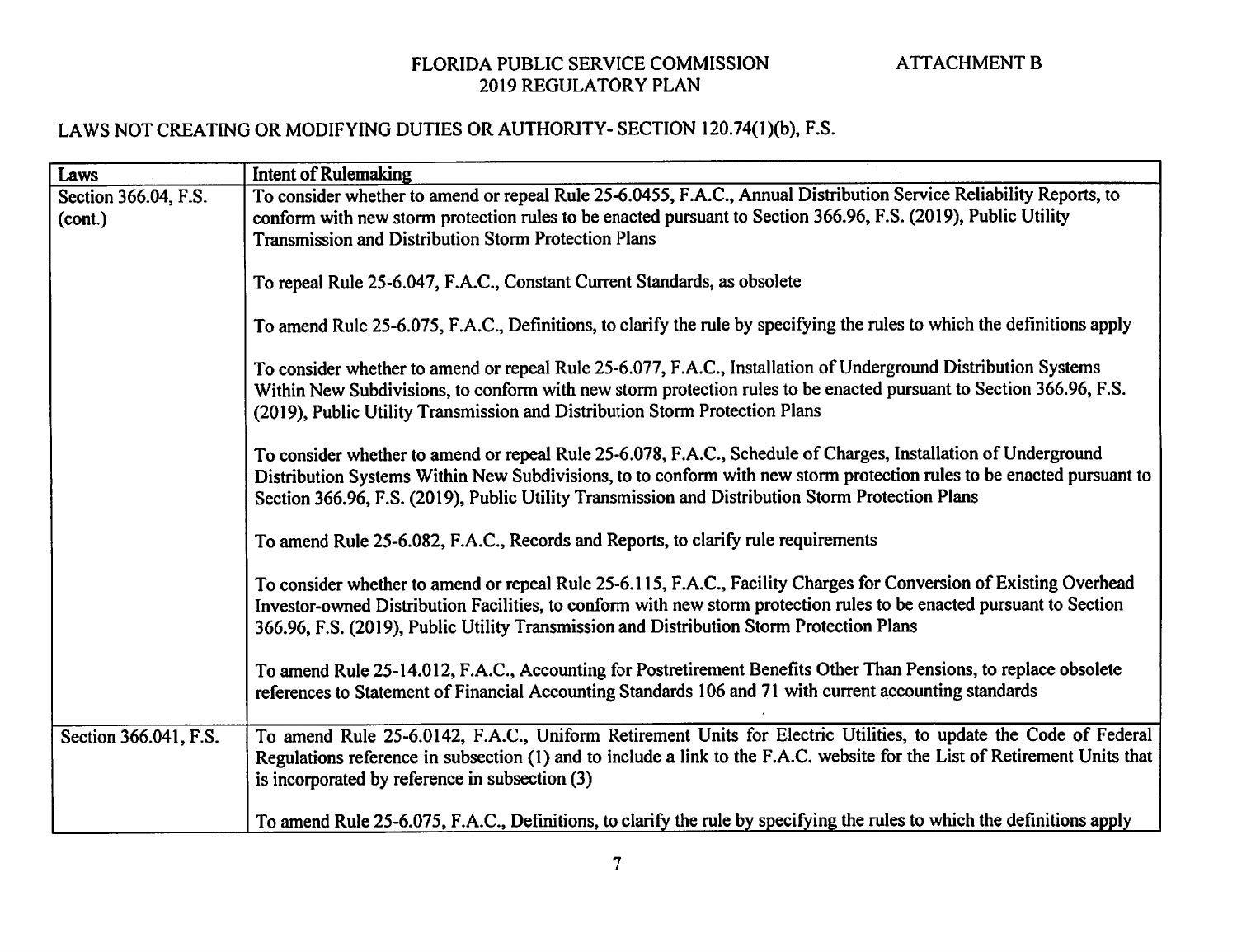| Laws                  | <b>Intent of Rulemaking</b>                                                                                                                                                                                                                                                                                         |
|-----------------------|---------------------------------------------------------------------------------------------------------------------------------------------------------------------------------------------------------------------------------------------------------------------------------------------------------------------|
| Section 366.041, F.S. | To consider whether to amend Rule 25-6.076, F.A.C., Rights of Way and Easements, to conform with new storm                                                                                                                                                                                                          |
| (cont.)               | protection rules to be enacted pursuant to Section 366.96, F.S. (2019), Public Utility Transmission and Distribution                                                                                                                                                                                                |
|                       | <b>Storm Protection Plans</b>                                                                                                                                                                                                                                                                                       |
|                       | To consider whether to amend or repeal Rule 25-6.077, F.A.C., Installation of Underground Distribution Systems<br>Within New Subdivisions, to conform with new storm protection rules to be enacted pursuant to Section 366.96, F.S.<br>(2019), Public Utility Transmission and Distribution Storm Protection Plans |
|                       | To consider whether to amend Rule 25-6.080, F.A.C., Advances by Application, to to conform with new storm<br>protection rules to be enacted pursuant to Section 366.96, F.S. (2019), Public Utility Transmission and Distribution                                                                                   |
|                       | <b>Storm Protection Plans</b>                                                                                                                                                                                                                                                                                       |
| Section 366.05 F.S.   | To consider whether to amend or repeal Rule 25-6.034, F.A.C., Standard of Construction, to conform with new storm<br>protection rules to be enacted pursuant to Section 366.96, F.S. (2019), Public Utility Transmission and Distribution<br><b>Storm Protection Plans</b>                                          |
|                       | To consider whether to amend or repeal Rule 25-6.0341, F.A.C., Location of the Uility's Electric Distribution Facilities,<br>to conform with new storm protection rules to be enacted pursuant to Section 366.96, F.S. (2019), Public Utility<br><b>Transmission and Distribution Storm Protection Plans</b>        |
|                       | To consider whether to amend or repeal Rule 25-6.0342, F.A.C., Electric Infrastructure Storm Hardening, to conform<br>with new storm protection rules to be enacted pursuant to Section 366.96, F.S. (2019), Public Utility Transmission and<br><b>Distribution Storm Protection Plans</b>                          |
|                       | To amend Rule 25-6.036, F.A.C., Inspection of Plant, to clarify rule standards                                                                                                                                                                                                                                      |
|                       | To amend Rule 25-6.037, F.A.C., Extent of System Which Utility Shall Operate and Maintain, to update the rule and<br>clarify standards                                                                                                                                                                              |
|                       |                                                                                                                                                                                                                                                                                                                     |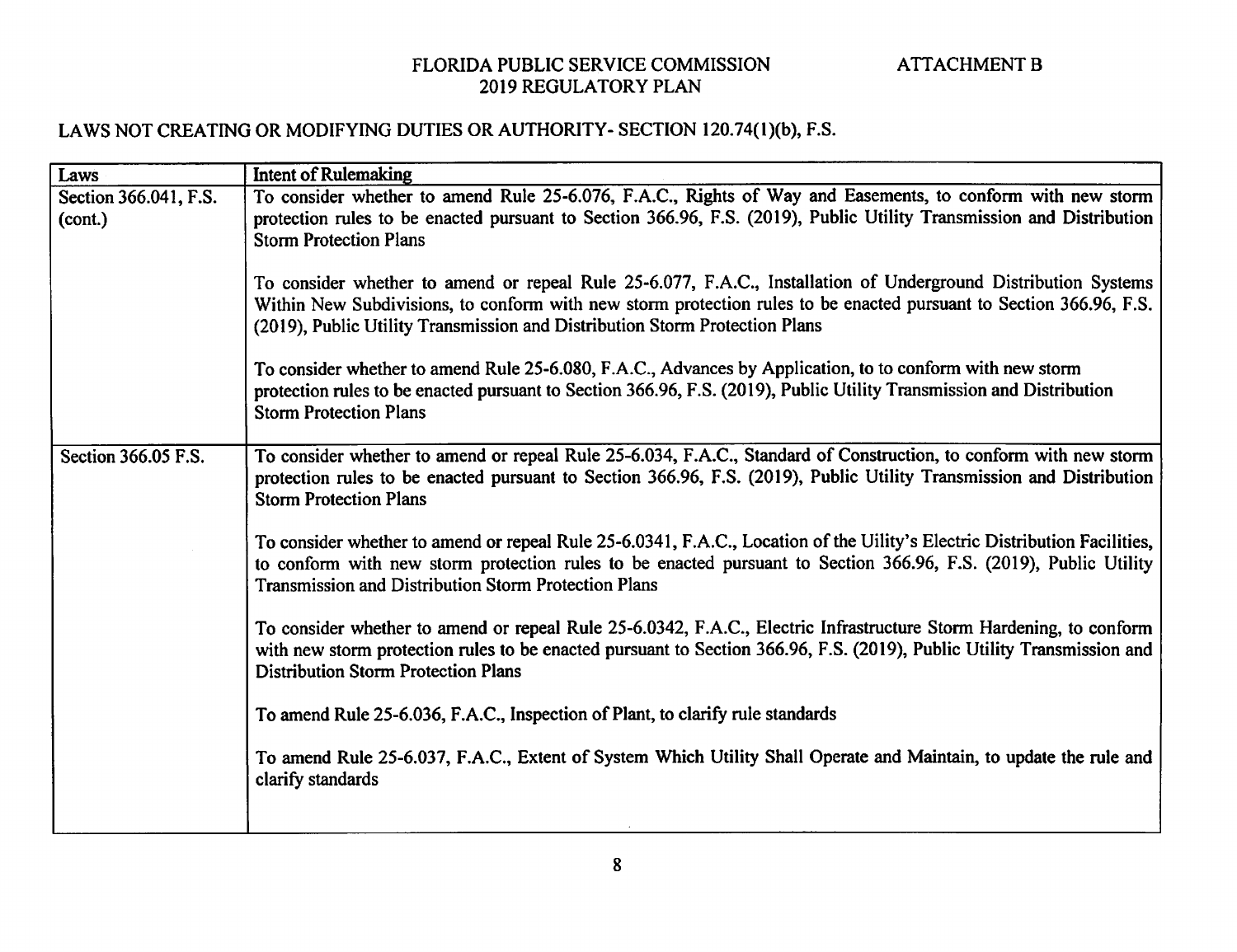### LAWS NOT CREATING OR MODIFYING DUTIES OR AUTHORITY- SECTION 120.74(I)(b), F.S.

 $\sim$ 

| Laws                 | <b>Intent of Rulemaking</b>                                                                                                                                                                          |
|----------------------|------------------------------------------------------------------------------------------------------------------------------------------------------------------------------------------------------|
| Section 366.05, F.S. | To consider whether to amend or repeal Rule 25-6.044, F.A.C., Continuity of Service, to conform with new storm                                                                                       |
| (cont.)              | protection rules to be enacted pursuant to Section 366.96, F.S. (2019), Public Utility Transmission and Distribution                                                                                 |
|                      | <b>Storm Protection Plans</b>                                                                                                                                                                        |
|                      |                                                                                                                                                                                                      |
|                      | To amend Rule 25-6.0440, F.A.C., Territorial Agreements for Electric Utilities, to clarify rule standards                                                                                            |
|                      | To amend Rule 25-6.0441, F.A.C., Territorial Disputes for Electric Utilities, to clarify rule standards                                                                                              |
|                      |                                                                                                                                                                                                      |
|                      | To consider whether to amend or repeal Rule 25-6.0455, F.A.C., Annual Distribution Service Reliability Reports, to                                                                                   |
|                      | conform with new storm protection rules to be enacted pursuant to Section 366.96, F.S. (2019), Public Utility                                                                                        |
|                      | <b>Transmission and Distribution Storm Protection Plans</b>                                                                                                                                          |
|                      |                                                                                                                                                                                                      |
|                      | To consider whether to amend Rule 25-6.049, F.A.C., Measuring Customer Service, to update rule requirements                                                                                          |
|                      | To amend Rule 25-6.054, F.A.C., Laboratory Standards, to clarify rule requirements                                                                                                                   |
|                      | To consider whether to amend or repeal Rule 25-6.061, F.A.C., Relocation of Poles, to conform with new storm                                                                                         |
|                      | protection rules to be enacted pursuant to Section 366.96, F.S. (2019), Public Utility Transmission and Distribution                                                                                 |
|                      | <b>Storm Protection Plans</b>                                                                                                                                                                        |
|                      |                                                                                                                                                                                                      |
|                      | To consider whether to amend or repeal Rule 25-6.064, F.A.C., Contribution-in-Aid-of-Construction for Installation of                                                                                |
|                      | New or Upgraded Facilities, to conform with new storm protection rules to be enacted pursuant to Section 366.96, F.S.<br>(2019), Public Utility Transmission and Distribution Storm Protection Plans |
|                      |                                                                                                                                                                                                      |
|                      | To amend Rule 25-6.075, F.A.C., Definitions, to clarify the rule by specifying the rules to which the definitions apply                                                                              |
|                      |                                                                                                                                                                                                      |
|                      | To consider whether to amend Rule 25-6.076, F.A.C., Rights of Way and Easements, to conform with new storm                                                                                           |
|                      | protection rules to be enacted pursuant to Section 366.96, F.S. (2019), Public Utility Transmission and Distribution<br><b>Storm Protection Plans</b>                                                |
|                      |                                                                                                                                                                                                      |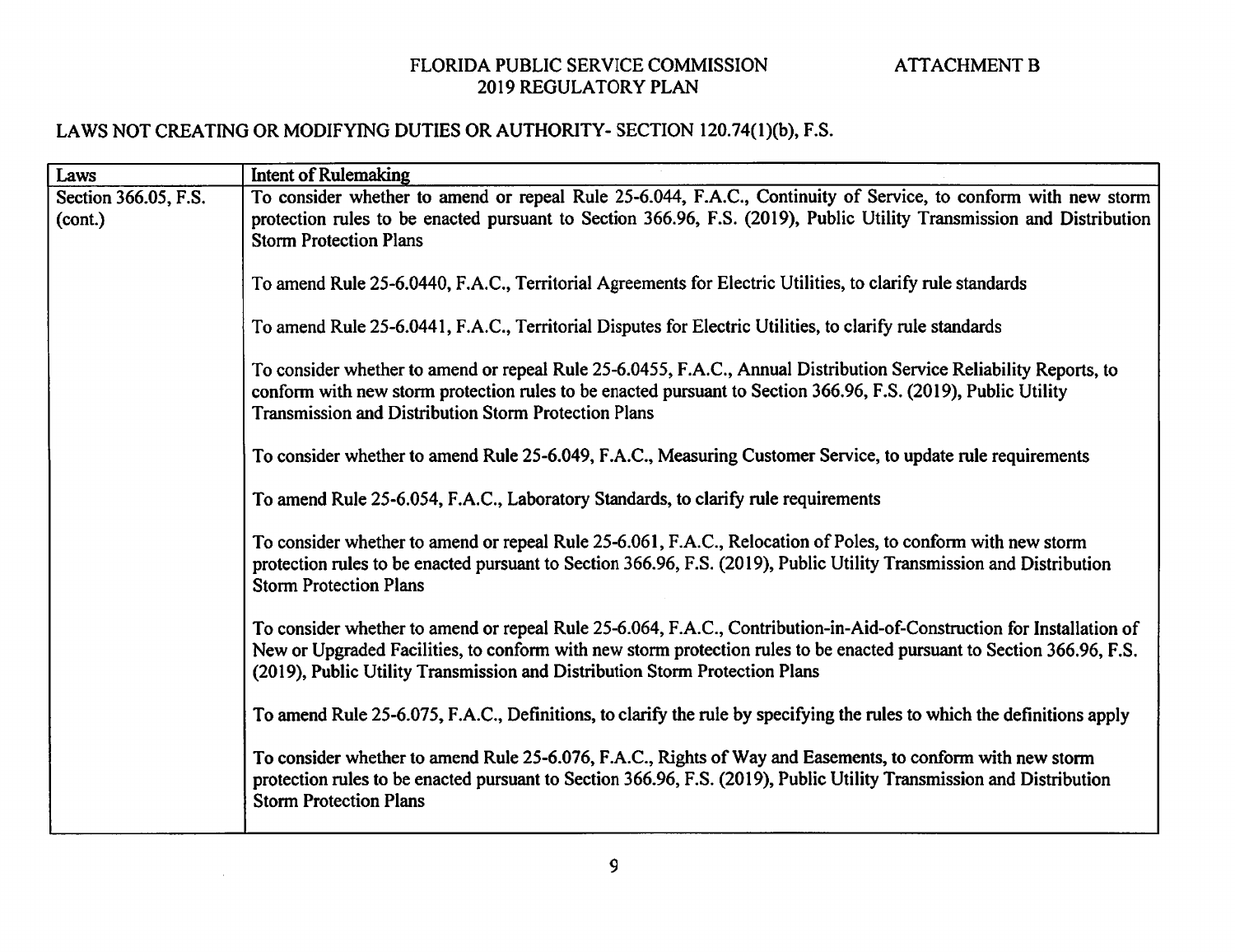| Laws                            | <b>Intent of Rulemaking</b>                                                                                                                                                                                                                                                                                                                                                             |
|---------------------------------|-----------------------------------------------------------------------------------------------------------------------------------------------------------------------------------------------------------------------------------------------------------------------------------------------------------------------------------------------------------------------------------------|
| Section 366.05, F.S.<br>(cont.) | To consider whether to amend or repeal Rule 25-6.077, F.A.C., Installation of Underground Distribution Systems<br>Within New Subdivisions, to conform with new storm protection rules to be enacted pursuant to Section 366.96, F.S.<br>(2019), Public Utility Transmission and Distribution Storm Protection Plans                                                                     |
|                                 | To amend Rule 25-6.104, F.A.C., Unauthorized Use of Energy, to clarify rule requirements                                                                                                                                                                                                                                                                                                |
|                                 | To consider whether to amend or repeal Rule 25-6.115, F.A.C., Facility Charges for Conversion of Existing Overhead<br>Investor-owned Distribution Facilities, to conform with new storm protection rules to be enacted pursuant to Section<br>366.96, F.S. (2019), Public Utility Transmission and Distribution Storm Protection Plans                                                  |
|                                 | To consider whether to amend 25-7.0141, F.A.C., Allowance for Funds Used During Construction, to specify rule<br>requirements                                                                                                                                                                                                                                                           |
|                                 | To amend Rule 25-14.013, F.A.C., Accounting for Deferred Income Taxes Under SFAS 109, to replace obsolete<br>references to accounting standards with current standards; to update language in the rule to reference the Tax Cuts and<br>Job Act of 2017; and to determine whether references to the IRS code and Revenue Procedure 88-12 need to be<br>replaced with updated references |
|                                 | To amend Rule 25-14.014, F.A.C., Accounting for Asset Retirement Obligations Under SFAS 143, to replace the<br>obsolete reference to SFAS 143 with the current standard                                                                                                                                                                                                                 |
| Section 366.055, F.S.           | To amend Rule 25-6.036, F.A.C., Inspection of Plant, to clarify rule standards                                                                                                                                                                                                                                                                                                          |
| Section 366.06, F.S.            | To amend Rule 25-6.0141, F.A.C., Allowance for Funds Used During Construction, to remove outdated language                                                                                                                                                                                                                                                                              |
|                                 | To amend Rule 25-6.0142, F.A.C., Uniform Retirement Units for Electric Utilities, to update the Code of Federal<br>Regulations reference in subsection (1) and to include a link to the F.A.C. website for the List of Retirement Units that<br>is incorporated by reference in subsection (3)                                                                                          |
|                                 | To amend Rule 25-6.033, F.A.C., Tariffs, to update the rule                                                                                                                                                                                                                                                                                                                             |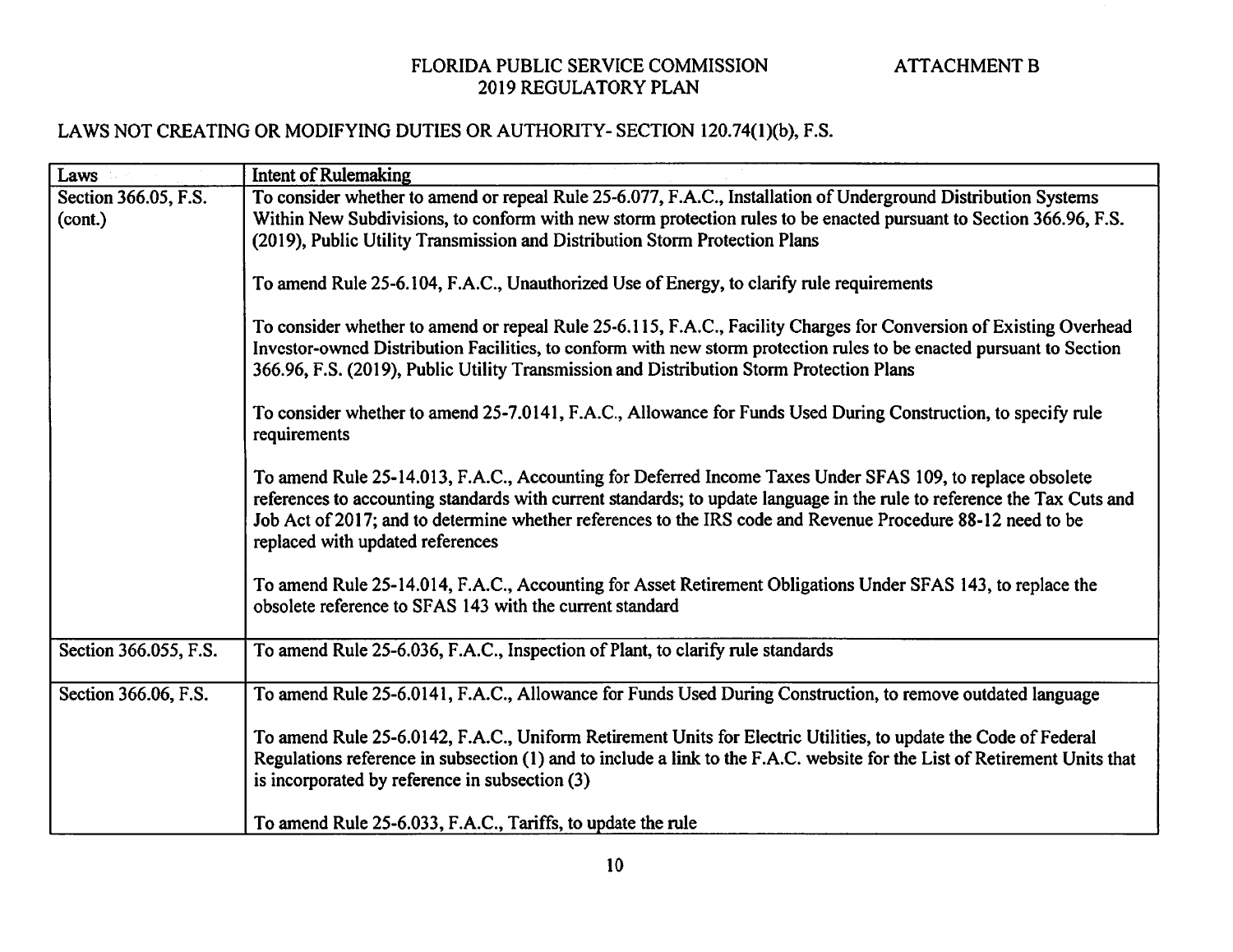| Laws                 | <b>Intent of Rulemaking</b>                                                                                             |
|----------------------|-------------------------------------------------------------------------------------------------------------------------|
| Section 366.06, F.S. | To consider whether to amend Rule 25-6.049, F.A.C., Measuring Customer Service, to update rule requirements             |
| (cont.)              |                                                                                                                         |
|                      | To consider whether to amend or repeal Rule 25-6.064, F.A.C., Contribution-in-Aid-of-Construction for Installation of   |
|                      | New or Upgraded Facilities, to conform with new storm protection rules to be enacted pursuant to Section 366.96, F.S.   |
|                      | (2019), Public Utility Transmission and Distribution Storm Protection Plans                                             |
|                      |                                                                                                                         |
|                      | To amend Rule 25-6.075, F.A.C., Definitions, to clarify the rule by specifying the rules to which the definitions apply |
|                      |                                                                                                                         |
|                      | To consider whether to amend Rule 25-6.076, F.A.C., Rights of Way and Easements, to conform with new storm              |
|                      | protection rules to be enacted pursuant to Section 366.96, F.S. (2019), Public Utility Transmission and Distribution    |
|                      | <b>Storm Protection Plans</b>                                                                                           |
|                      |                                                                                                                         |
|                      | To consider whether to amend or repeal Rule 25-6.077, F.A.C., Installation of Underground Distribution Systems          |
|                      | Within New Subdivisions, to conform with new storm protection rules to be enacted pursuant to Section 366.96, F.S.      |
|                      | (2019), Public Utility Transmission and Distribution Storm Protection Plans                                             |
|                      | To consider whether to amend or repeal Rule 25-6.078, F.A.C., Schedule of Charges, Installation of Underground          |
|                      | Distribution Systems Within New Subdivisions, to conform with new storm protection rules to be enacted pursuant to      |
|                      | Section 366.96, F.S. (2019), Public Utility Transmission and Distribution Storm Protection Plans                        |
|                      |                                                                                                                         |
|                      | To amend Rule 25-6.080, F.A.C., Advances by Applicant, to conform with new storm protection rules to be enacted         |
|                      | pursuant to Section 366.96, F.S. (2019), Public Utility Transmission and Distribution Storm Protection Plans            |
|                      |                                                                                                                         |
|                      | To consider whether to amend 25-7.0141, F.A.C., Allowance for Funds Used During Construction, to specify rule           |
|                      | requirements                                                                                                            |
|                      |                                                                                                                         |
| Section 366.08, F.S. | To amend Rule 25-6.0141, F.A.C., Allowance for Funds Used During Construction, to remove outdated language              |
|                      |                                                                                                                         |
|                      | To amend Rule 25-6.036, F.A.C., Inspection of Plant, to clarify rule standards                                          |
|                      |                                                                                                                         |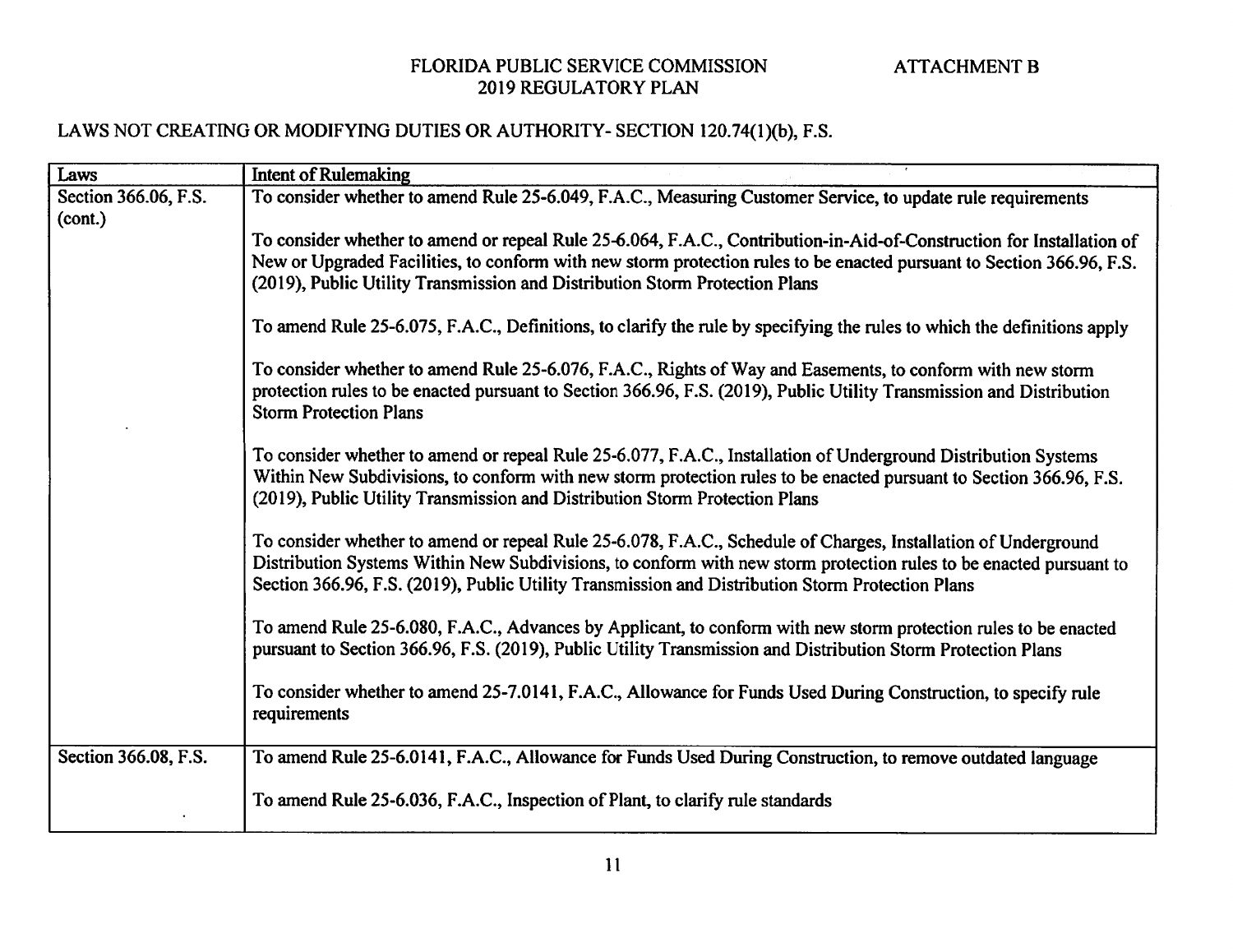| Laws                   | <b>Intent of Rulemaking</b>                                                                                                                                                                                                  |
|------------------------|------------------------------------------------------------------------------------------------------------------------------------------------------------------------------------------------------------------------------|
| Section 366.093, F.S.  | To amend paragraph (4)(a) of Rule 25-22.006, F.A.C., Confidential Information, to change the number of copies                                                                                                                |
|                        | required to be filed to be consistent with current filing requirements                                                                                                                                                       |
|                        |                                                                                                                                                                                                                              |
| Section 366.81, F.S.   | To consider whether to amend Rule 25-6.049, F.A.C., Measuring Customer Service, to update rule requirements                                                                                                                  |
| Section 366.82, F.S.   | To consider whether to amend Rule 25-6.049, F.A.C., Measuring Customer Service, to update rule requirements                                                                                                                  |
| Section 366.96, F.S.   | To adopt new Rule 25-6.030, F.A.C., Storm Protection Plan, to implement Section 366.96, F.S. (2019), Public Utility<br>Transmission and Distribution Storm Protection Plans                                                  |
|                        | To adopt new Rule 25-6.031, F.A.C., Storm Protection Plan Cost Recovery Clause, to implement Section 366.96, F.S.<br>(2019), Public Utility Transmission and Distribution Storm Protection Plans                             |
| Section 367.022, F.S.  | To adopt new Rule 25-30.0115, F.A.C., Definition of Landlord and Tenant, to define the terms "landlord" and "tenant"<br>for purposes of implementing the exemption from Commission regulation under Section 367.022(5), F.S. |
| Section 367.071, F.S.  | To amend Rule 25-30.0371, F.A.C., Acquisition Adjustments, to update the rule to address current industry practices                                                                                                          |
| Section 367.081, F.S.  | To consider whether to adopt a new rule in Chapter 25-30, F.A.C., to address water transmission distribution and<br>wastewater collection used and useful considerations                                                     |
|                        | To amend Rule 25-30.0371, F.A.C., Acquisition Adjustments, to update the rule to address current industry practice.                                                                                                          |
|                        | To amend Rule 25-30.360, F.A.C., Refunds, to clarify the procedure for customer refunds due to overbilling by water<br>and wastewater companies                                                                              |
|                        | To amend Rule 25-30.460, F.A.C., Application for Miscellaneous Service Charges, to update and clarify definitions                                                                                                            |
| Section 367.0814, F.S. | To amend Rule 25-30.360, F.A.C., Refunds, to clarify the procedure for customer refunds due to overbilling by water<br>and wastewater companies                                                                              |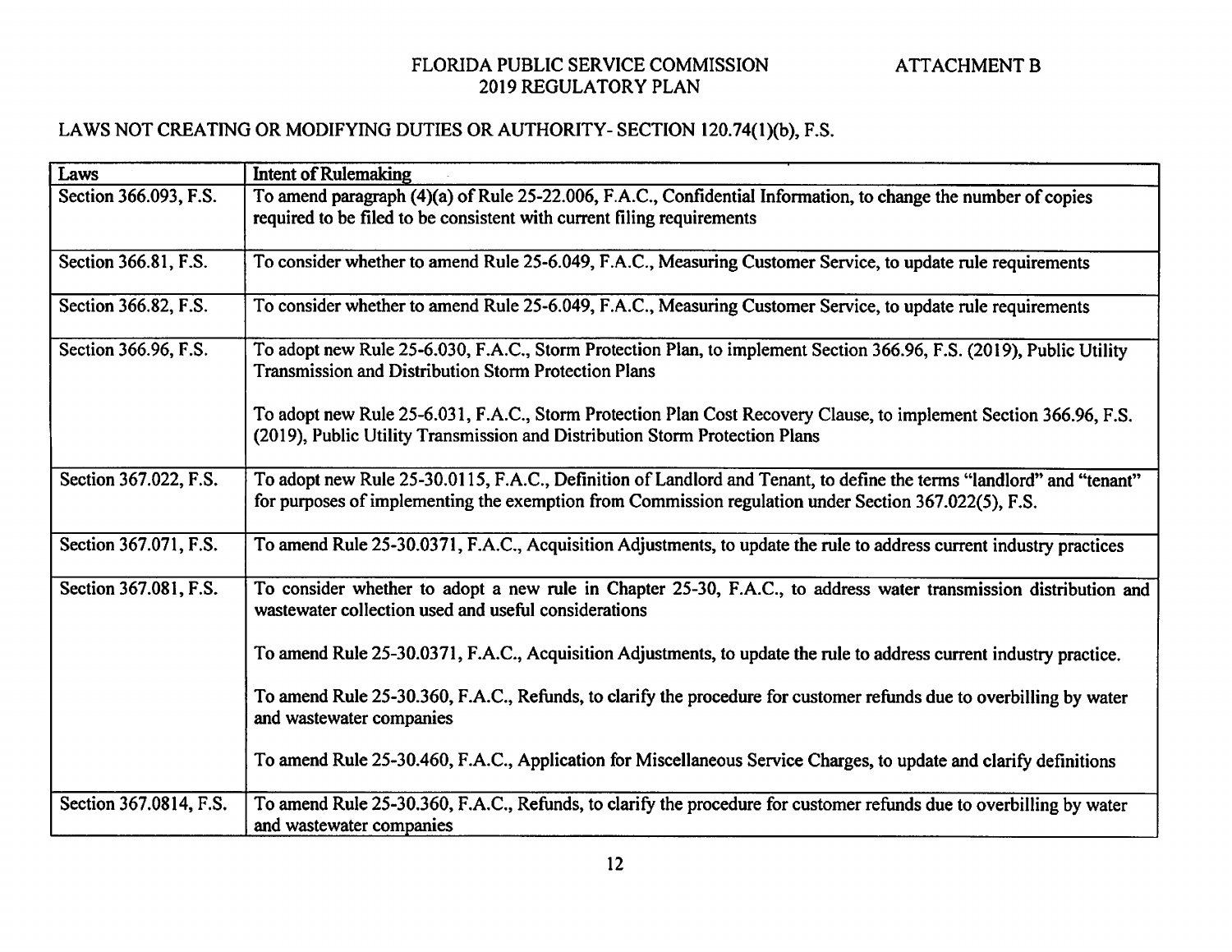| Laws                              | <b>Intent of Rulemaking</b>                                                                                                                                                                                                                                                                                                                                                             |
|-----------------------------------|-----------------------------------------------------------------------------------------------------------------------------------------------------------------------------------------------------------------------------------------------------------------------------------------------------------------------------------------------------------------------------------------|
| Section 367.0814, F.S.<br>(cont.) | To amend Rule 25-30.457, F.A.C., Limited Alternative Rate Increase, to clarify rule standards                                                                                                                                                                                                                                                                                           |
| Section 367.082, F.S.             | To amend Rule 25-30.360, F.A.C., Refunds, to clarify the procedure for customer refunds due to overbilling by water<br>and wastewater companies                                                                                                                                                                                                                                         |
| Section 367.091, F.S.             | To amend Rule 25-30.335, F.A.C., Customer Billing, to update the rule to include guidance regarding the applicability<br>of charges during a customer's absence                                                                                                                                                                                                                         |
|                                   | To amend Rule 25-30.350, F.A.C., Underbillings and Overbillings for Water and Wastewater Service, to clarify the<br>procedure for customer refunds due to overbilling by water and wastewater companies                                                                                                                                                                                 |
| Section 367.121, F.S.             | To amend Rule 25-14.012, F.A.C., Accounting for Postretirement Benefits Other Than Pensions, to replace obsolete<br>references to Statement of Financial Accounting Standards 106 and 71 with current accounting standards                                                                                                                                                              |
|                                   | To amend Rule 25-14.013, F.A.C., Accounting for Deferred Income Taxes Under SFAS 109, to replace obsolete<br>references to accounting standards with current standards; to update language in the rule to reference the Tax Cuts and<br>Job Act of 2017; and to determine whether references to the IRS code and Revenue Procedure 88-12 need to be<br>replaced with updated references |
|                                   | To amend Rule 25-14.014, F.A.C., Accounting for Asset Retirement Obligations Under SFAS 143, to replace the<br>obsolete reference to SFAS 143 with the current standard                                                                                                                                                                                                                 |
|                                   | To amend Rule 25-30.0371, F.A.C., Acquisition Adjustments, to update rule to address current industry practices                                                                                                                                                                                                                                                                         |
|                                   | To amend Rule 25-30.117, F.A.C., Accounting for Pension Costs, to replace the obsolete reference to SFAS 143 with<br>the current standard                                                                                                                                                                                                                                               |
|                                   | To amend Rule 25-30.335, F.A.C., Customer Billing, to update the rule to include guidance regarding the applicability<br>of charges during a customer's absence                                                                                                                                                                                                                         |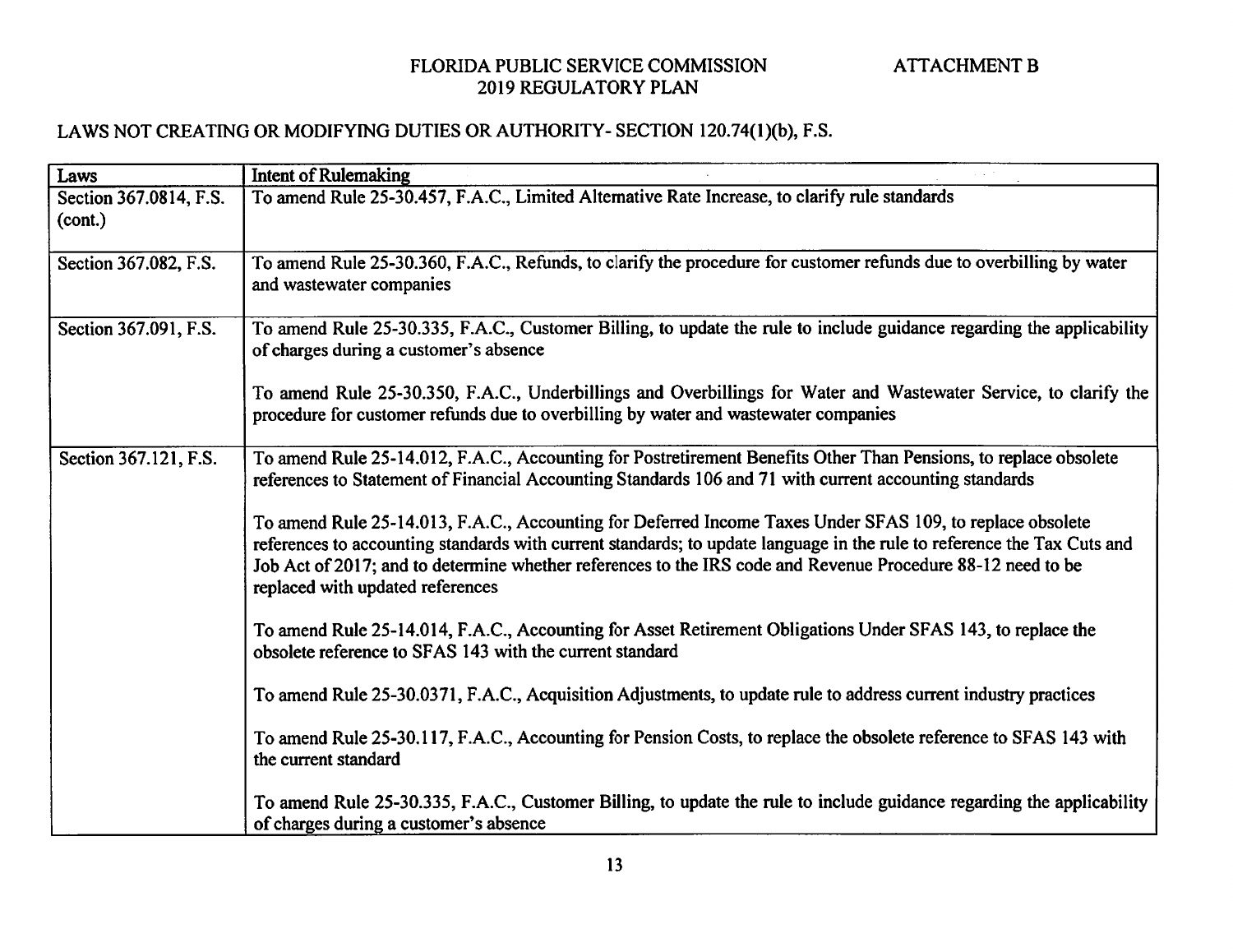| Laws:                            | Intent of Rulemaking                                                                                                                                                                                    |
|----------------------------------|---------------------------------------------------------------------------------------------------------------------------------------------------------------------------------------------------------|
| Section 367.121, F.S.<br>(cont.) | To amend Rule 25-30.350, F.A.C., Underbillings and Overbillings for Water and Wastewater Service, to clarify the<br>procedure for customer refunds due to overbilling by water and wastewater companies |
|                                  | To amend Rule 25-30.460, F.A.C., Application for Miscellaneous Service Charges, to update and clarify definitions                                                                                       |
| Section 367.156, F.S.            | To amend paragraph (4)(a) of Rule 25-22.006, F.A.C., Confidential Information, to change the number of copies<br>required to be filed to be consistent with current filing requirements                 |
| Section 368.108, F.S.            | To amend paragraph (4)(a) of Rule 25-22.006, F.A.C., Confidential Information, to change the number of copies<br>required to be filed to be consistent with current filing requirements                 |